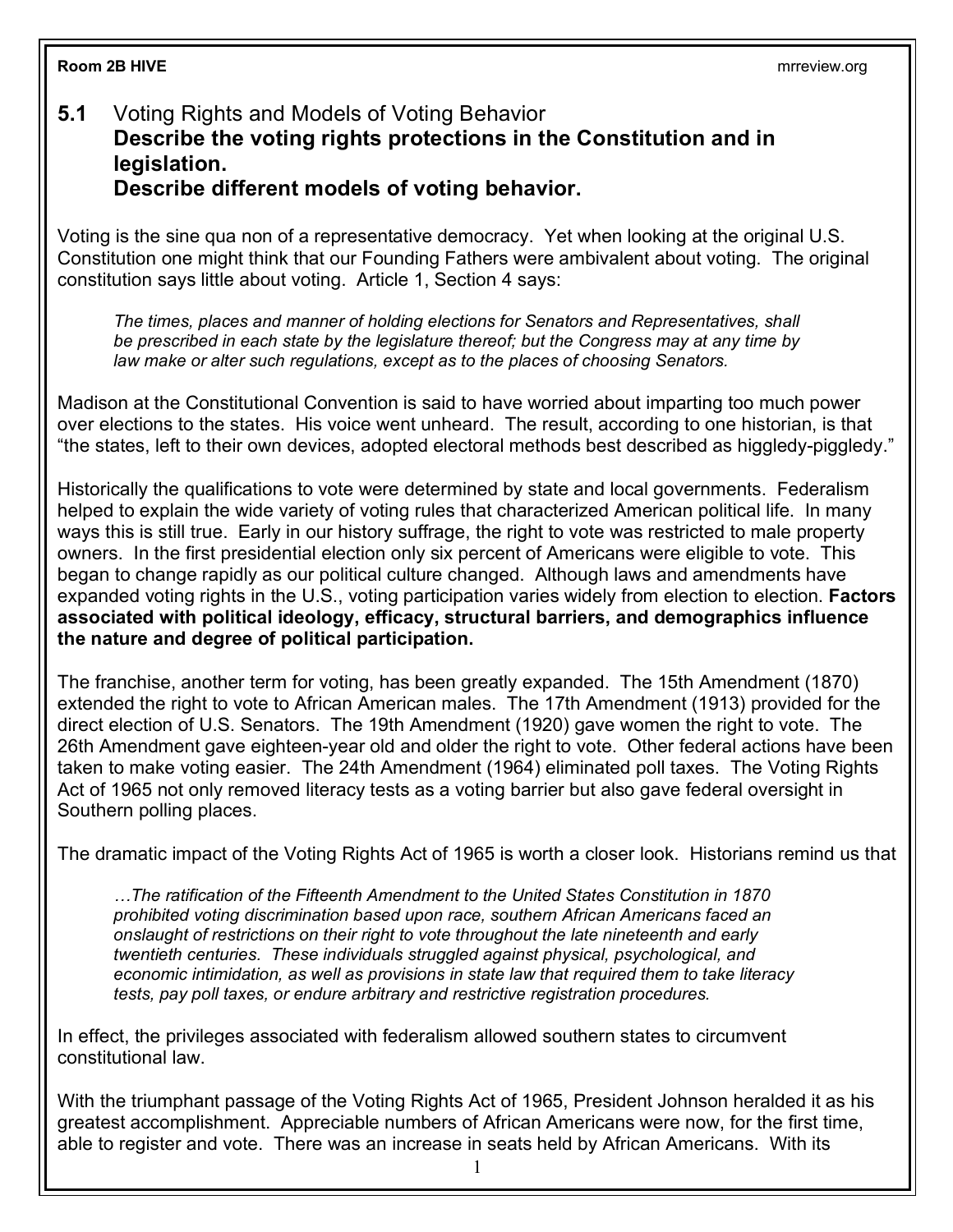passage Martin Luther King, Jr. wrote: "Voting is the foundation stone for political action." Hard fought voting rights, however, should never be seen as a finished issue.

Key provisions found within the Voting Rights Act of 1965 were temporary and required reauthorization. For example, Section 5 mandated federal oversight in those regions with longstanding histories of racial discrimination. Section 5 has been routinely reauthorized, as recently as 2006. Republican president George W. Bush signed the reauthorization enthusiastically. Then in 2013 the U.S. Supreme Court had a different opinion.

In the case *Shelby* v. *Holder* (2013) our high court ruled that critical sections of the Voting Rights Act of 1965 were no longer necessary. Reauthorizations were ruled unconstitutional. The court affirmed that "the Constitution intended the States to keep…the power to regulate elections" and that "equal sovereignty" was hindered by the disparate treatment of some states and not other by the Voting Rights Act of 1965. Furthermore, the court recognized the significant progress that has taken place since the law was first enacted. Federal oversight was no longer deemed necessary.

The lessons here are clear. Voting rights have evolved over the course of our history. Laws making voting more and more accessible have both been passed and repealed. Protections come and go. Despite the expansion of our democracy and the increase in the number of people eligible to vote fewer and fewer Americans choose to, and in some instances, unable to because of institutional obstacles and barriers.

Political science has tried to explain voting behavior for a long time. Who votes and why? The question is important to our democracy. Answers have varied greatly. Most theories have proven to be inadequate and vulnerable to criticism. Nevertheless, certain models of voting behavior have dominated the political discourse. One early study, *The People's Choice* (1940), argued,

*For many voters, political preferences may better be considered analogous to cultural tastes – in music, literature, recreational activities, dress, ethics, speech, social behavior…Both have their origin in ethnic, sectional, class, and family traditions. Both exhibit stability and resistance to change for individuals but flexibility and adjustment over generations for the society as a whole. Both seem to be matters of sentiment and disposition rather than 'reasoned preferences.' While both are responsive to changed conditions and unusual stimuli, they are relatively invulnerable to direct argumentation and vulnerable to indirect social influences. Both are characterized more by faith than by conviction and by wishful expectation rather than careful prediction and consequences.*

This basic model has been challenged more recently by rational choice theory, retrospective voting, prospective voting and Party line voting.

Rational choice theory is a by-product of the work done by Anthony Downs in *An Economic Theory of Democracy* (1957). Rational choice theory, based in economics, finds "human behavior as a relationship between ends and scarce means which have alternative uses." Voters' choices are based in parsimony. Acting rationally is acting efficiently. "Conventional rational choices assume that beliefs arise purely from observable characteristics of the environment and propositions that can logically be deduced from them." This model suggests that voters use their knowledge, albeit scarce, to make decisions. Voting becomes axiomatic, that is, choices become self-evident based upon the facts. Some have called this rational optimization. Voters make observations, subject to their own environment, and act accordingly. Rational choice theory has become, for many in the field of politics, the "universal grammar of social science."